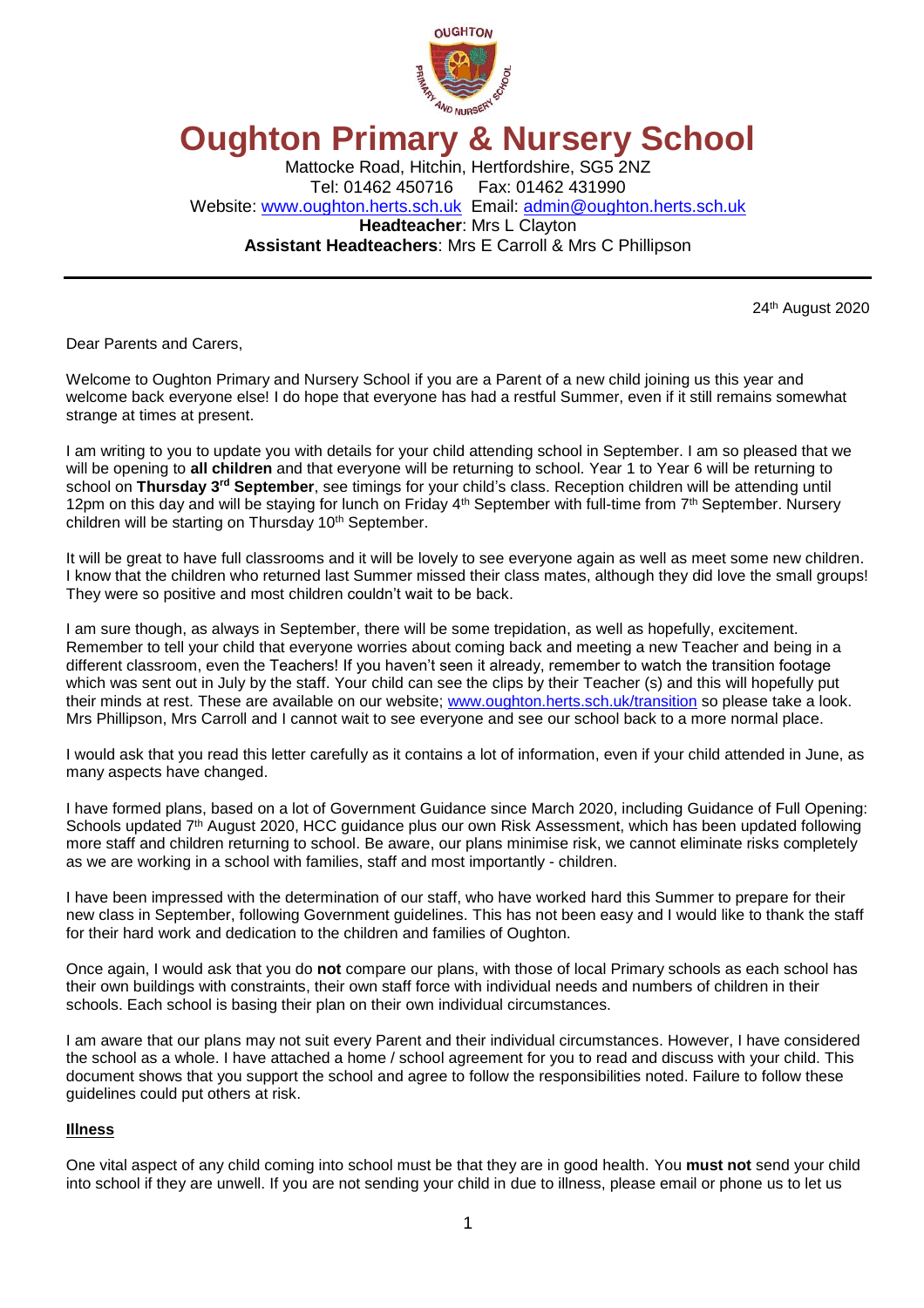know. We will be continuing our first day response and will be phoning Parents if we do not hear from you. Please be aware, we often visit homes to ensure that the children are safe if we have not heard from any Parent.

**No one must enter the school site if they are displaying any symptoms of Coronavirus – no Parent or child. If a family member or child displays symptoms of Covid-19, they must take a Coronavirus test. The NHS Test and Trace programme is vital to reduce the spreading of this infection.** 

## **Guidance of Full Opening: Schools updated 7th August 2020 states:**

*If anyone in the school becomes unwell with a new and persistent cough or a high temperature, or has a loss of, or change in, their normal sense of taste or smell (anosmia), they must be sent home and advised to follow ['stay](https://www.gov.uk/government/publications/covid-19-stay-at-home-guidance) at home: guidance for households with possible or confirmed coronavirus [\(COVID-19\)](https://www.gov.uk/government/publications/covid-19-stay-at-home-guidance) infection', which sets out that they should self-isolate for at least 10 days and should [arrange](https://www.gov.uk/guidance/coronavirus-covid-19-getting-tested) to have a test to see if they have coronavirus (COVID-19).*

*If they have tested positive whilst not experiencing symptoms but develop symptoms during the isolation period, they should restart the 10 day isolation period from the day they develop symptoms.* 

Parents must follow the guidelines in Guidance of Full Opening: Schools updated 7th August 2020:

- *[book](https://www.gov.uk/guidance/coronavirus-covid-19-getting-tested) a test if they or their child are displaying symptoms. Staff and pupils must not come into the school if they*  have symptoms, and must be sent home to self-isolate if they develop them in school. All children can be tested, *including children under 5, but children aged 11 and under will need to be helped by their parents/carers if using a home testing kit*
- *provide details of anyone they or their child have been in close contact with if they were to test positive for coronavirus (COVID-19) or if asked by NHS Test and Trace*
- *[self-isolate](https://www.gov.uk/government/publications/covid-19-stay-at-home-guidance/stay-at-home-guidance-for-households-with-possible-coronavirus-covid-19-infection) if they have been in close contact with someone who tests positive for coronavirus (COVID-19), or if anyone in their household develops symptoms of coronavirus (COVID-19)*

*Anyone who displays symptoms of coronavirus (COVID-19) can and should get a test. Tests can be booked online through the NHS testing and tracing for [coronavirus](https://www.nhs.uk/conditions/coronavirus-covid-19/testing-for-coronavirus/) website, or ordered by telephone via NHS 119 for those without access to the internet. Essential workers, which includes anyone involved in education or childcare, have priority access to testing.*

#### **We will be ensuring that staff follow the exact procedures in order to safeguard you and your family. You need to be aware that some of our staff and families within Oughton have serious health conditions and we need to protect everyone.**

#### **Once a test has been taken, Parents must inform us of the result of the test by emailing it into school.**

Guidance of Full Opening: Schools updated 7<sup>th</sup> August 2020 states:

- *if someone tests negative, if they feel well and no longer have symptoms similar to coronavirus (COVID-19), they can stop self-isolating. They could still have another virus, such as a cold or flu – in which case it is still best to avoid contact with other people until they are better. Other members of their household can stop self-isolating.*
- *if someone tests positive, they should follow the 'stay at home: guidance for [households](https://www.gov.uk/government/publications/covid-19-stay-at-home-guidance) with possible or confirmed coronavirus [\(COVID-19\)](https://www.gov.uk/government/publications/covid-19-stay-at-home-guidance) infection' and must continue to self-isolate for at least 10 days from the onset of their symptoms and then return to school only if they do not have symptoms other than cough or loss of sense of smell/taste. This is because a cough or anosmia can last for several weeks once the infection has gone. The 10-day period starts from the day when they first became ill. If they still have a high temperature, they should keep self-isolating until their temperature returns to normal. Other members of their household should continue self-isolating for the full 14 days*

Any child who displays symptoms of Coronavirus within school will be isolated and Parents will be called to immediately collect them. **Please ensure that we have your up to date contact details with a minimum of two emergency numbers, this is vital.**

# **Contact**

We ask that Parents do not approach the front office, as we need to limit site use. Parents must not enter the school building without a pre-arranged appointment. Meetings with Parents will be limited and only held if vital; they would need to be planned in advance and conducted safely, which is tricky due to our limited space to ensure social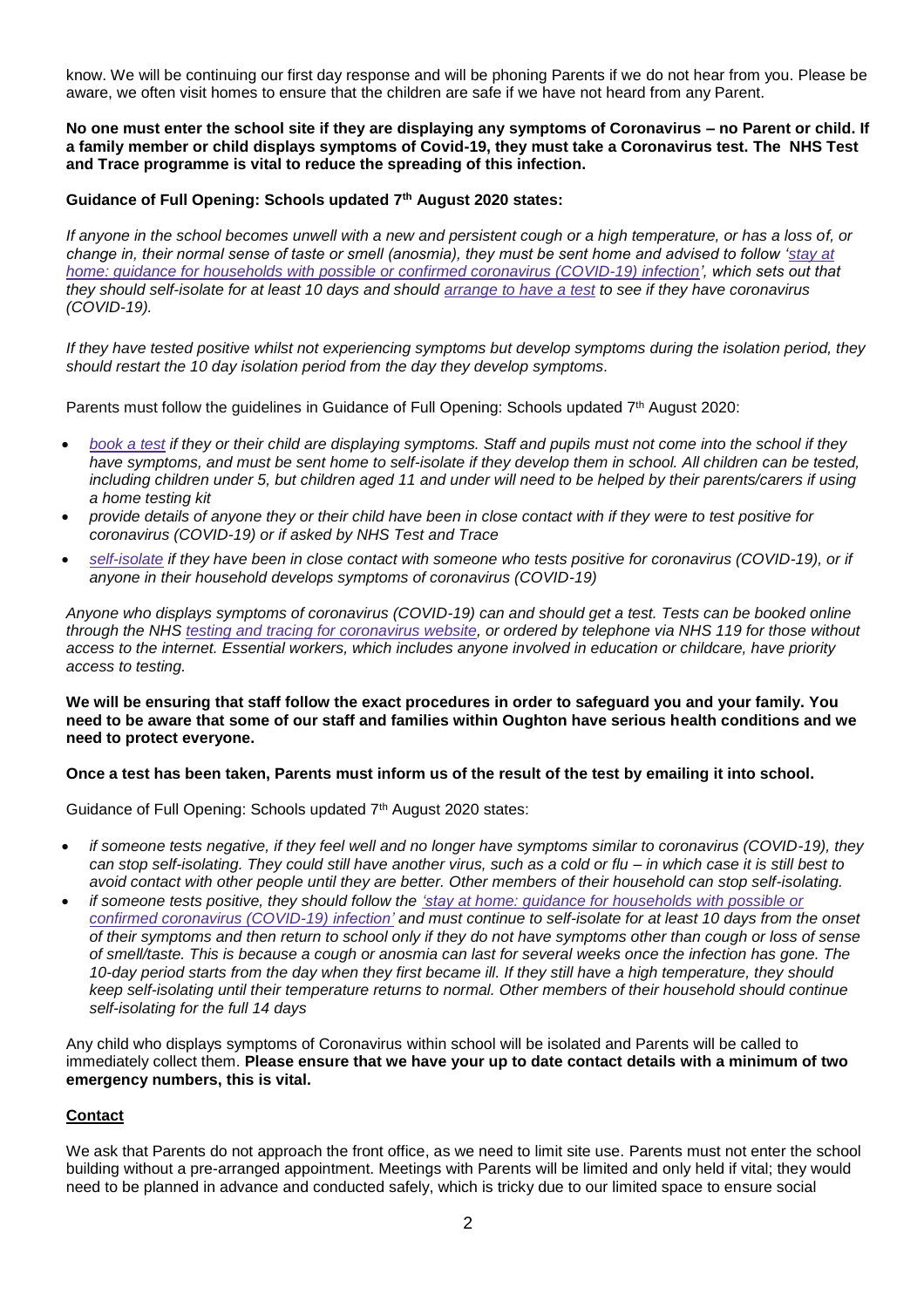distancing rules are adhered to. Please do not ask for the Teacher or Teaching Assistant to meet with you. If you have a concern or query please ring 01462 450716 or email [admin@oughton.herts.sch.uk](mailto:admin@oughton.herts.sch.uk) if you have a query.

Please be aware, due to staffing, there may not always be a member of staff always on the front desk. Mrs Woollon, our Pastoral Manager will be available to talk to Parents on some days.

Please pay for school meals, uniform and trips on ParentMail. If you have the app, click on the top left hand side, scroll down to Payments and click on shop at the bottom.

#### **Behaviour Expectation**

Please be aware that positive behaviour in school is vital. Staff will be teaching differently and lessons will be different from previously, although still enjoyable! All children must behave in a safe and respectful manner towards staff and other children.

If children do not follow the normal rules of school, **you will be contacted.** We expect children to follow our rules and we expect them to all follow the instructions of the staff. The health and safety plus emotional well-being of children and staff is paramount. Please ensure that if your child sometimes pushes the boundaries, they fully understand this. They must follow instructions from staff, this is vital.

For those children who were back in school in June / July, school will be different again in September. I know that the children enjoyed the small groups so please talk to your child about the fact that they will be meeting up with all of their friends again, which will be lovely.

# **Clothing**

Please ensure that your child is wearing their school uniform and all jewellery, hair dye, nail varnish and make up is removed. If you need any new sweatshirts, please order via ParentMail. Please ensure that uniform is washed regularly. Plain white collared t-shirt tops / shirts are absolutely fine. See question in Q & A.

## **Belongings**

Please limit what your child brings into school. Please provide your child with a named water bottle. They may bring in their packed lunch and water bottle. If your child is in Year 3, 4, 5 and 6 they may bring in their own pencil case. However, if they chose to do this, the pencil case must remain in school and not taken home each day. Please do not go out and purchase equipment, we do have normal school equipment for children to use.

No mobile phones please in school as they cannot be locked up in the Office. If this is a problem, please email us to explain why you feel it is necessary for your child to bring their mobile into school. We do not take any responsibility for any loss of mobiles or any other item. No toys or games please.

Reading books will now be given out twice a week to go home. Once returned to school from a child, books will be stored for 72 hours. A different set of books will then be given out.

#### **PE Kits**

When your child has PE, they will be asked to wear their PE kit into school. This consists of: plain white t-shirt, shorts (if the weather is hot/warm) and trainers **plus** their school jumper. If the weather is not warm, plain, dark (black preferably or navy) jogging or tracksuit bottoms. We are asking for the children to wear trainers and not black plimsolls as they will be wearing these all day. PE lessons will be outside the majority of the time and lessons will be adapted. You will be notified which day of the week your child has PE.

#### **Lunches**

I am delighted to inform you that Herts Catering will now be providing hot lunches as well as their normal cold packed lunch. Remember, Reception, Year 1 and 2 children can automatically have a universal free school meal. Nursery children are not able to stay for lunches at the present time, due to spacing.

Year 3, 4, 5 and 6 – remember if you are eligible for a Free School Meal, you need to apply: [www.hertfordshire.gov.uk/freeschoolmeals](http://www.hertfordshire.gov.uk/freeschoolmeals) if not, the cost of a school lunch is £2.65. You will need to provide your child with a packed lunch if they are not having a school lunch.

- Year 6, 5, 4, 2 and 1 will be eating lunches in their classrooms.
- Reception and Year 3 will be eating their lunches in the dining rooms.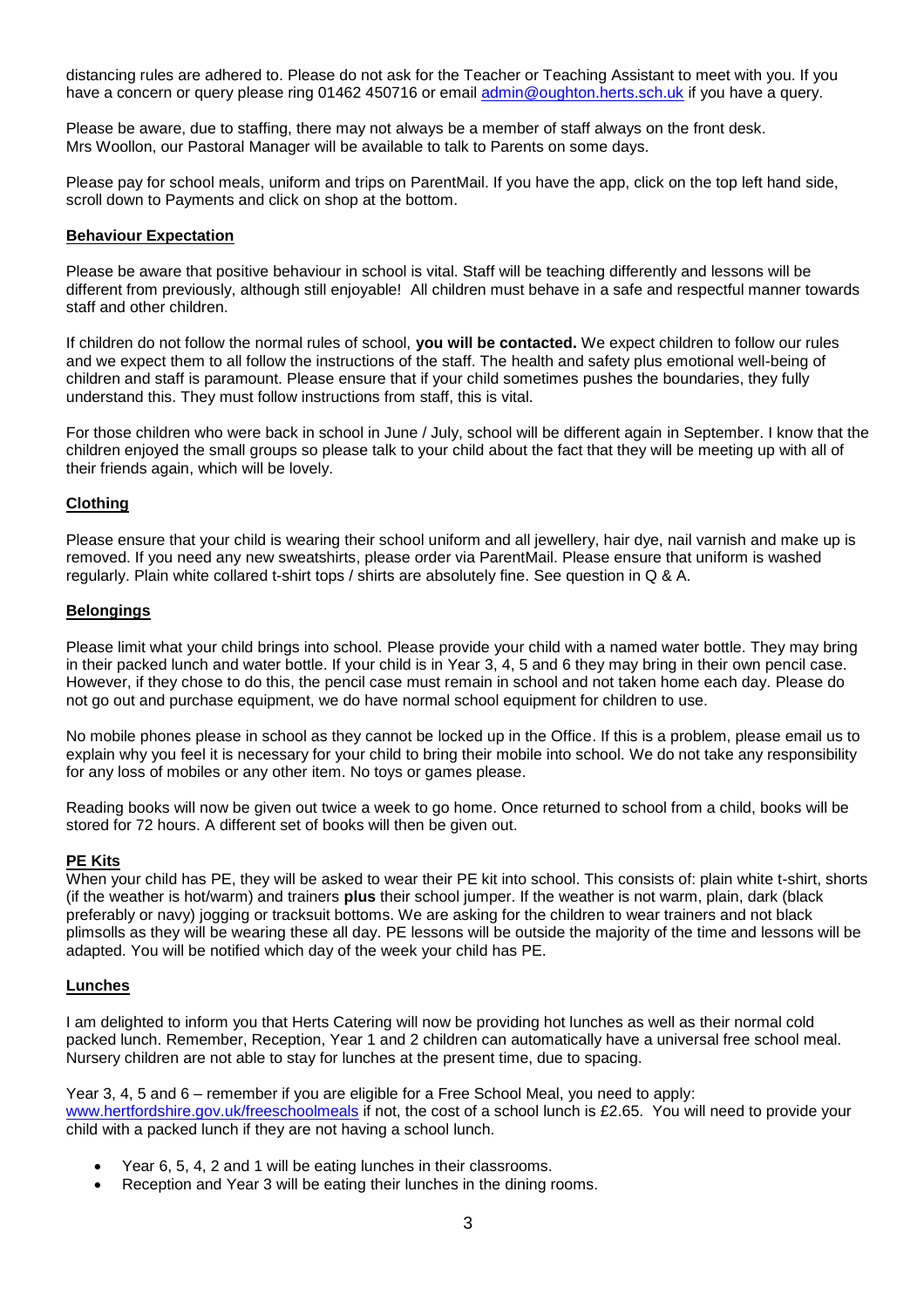We are limiting the use of our two dining rooms to the classes who have more difficulty eating lunches in their classrooms.

**Nursery children will need to be collected at 11:45pm.**

# **Special Educational Needs Provision / Interventions**

Due to Coronavirus our SEND provision will be different from previously, in order to keep children and staff safe. We now have less staff movement across the school. Interventions may be limited. Children will not be able to leave their room to work with a Teacher or TA outside of the classroom, due to space. Staff will not be able to provide 1:1 teaching or support. As the situation improves across the country, we hope that further provision will be restored as soon as possible. Mrs Phillipson will be helping the staff to support their classes.

# **Staffing**

Please be aware that staffing may change at any time due to staff illness. Some of our staff are shielding and some have needed to adapt the way they are working in light of Covid-19.

# **Breakfast and After School Provision**

Premier Education will be providing Oughton with Breakfast Club and an After School Provision for Reception, Year 1, 2, 3, 4, 5 and 6. Details have been sent via ParentMail to existing Parents and via email to new Parents. The Parental handbook that contains all of the information you need can be found on our website: [www.oughton.herts.sch.uk.](http://www.oughton.herts.sch.uk/) You will need to book a place in advance if you require it, on their website which is: [www.premier-education.com](http://www.premier-education.com/). Both provisions will be held in Lime and access will be via the Moss Way red gate, Lime is the first classroom after Early Days Playgroup and the green gate.

# **School timings**

Following Government guidance, our timings continue to be staggered. I realise that for some families with two or more children in different classes, this will be tricky. However, we need to ensure that the number people on school site is as limited as possible.

| Cohort                                            | Location                                        | <b>Arrival</b> | Pick up            | In via                                                                                                                                                                                          |
|---------------------------------------------------|-------------------------------------------------|----------------|--------------------|-------------------------------------------------------------------------------------------------------------------------------------------------------------------------------------------------|
| Nursery Plum<br>Mrs Murray                        | Near the Family<br>Centre, near car<br>park     | 8:45am         | 11:45pm            | Red front gate and up to Nursery class by the Family<br>Centre.                                                                                                                                 |
| <b>Reception Pear</b><br>Miss Hurley              | Opposite the front<br>entrance of the<br>school | 8:50am         | 3:15 <sub>pm</sub> | Red front gate, then Reception green gate. Please wait<br>outside on the markers.                                                                                                               |
| Year 1 Elm<br>Miss Savage and<br>Mrs Strange      | By KS 1 playground                              | 8:50am         | 3:20pm             | Moss Way red gate then green gate and walk round to<br>the class by the fence panels in KS 1 playground.                                                                                        |
| Year 2 Oak<br>Mrs Stephenson                      | First classroom by<br>green gate                | 8:45am         | 3:15 <sub>pm</sub> | Moss Way red gate, green gate, keep walking to the<br>first classroom.                                                                                                                          |
| Year 3 Alder<br>Mr Lewis                          | KS 2 block,<br>upstairs                         | 8:45pm         | 3:15 <sub>pm</sub> | Front main gate, then green gate, first doorway you<br>come to (white doors, which lead upstairs).                                                                                              |
| Year 4 Beech ED<br>Miss Daniels                   | Opposite the KS 2<br>adventure<br>playground    | 8:55am         | $3:25$ pm          | Moss Way red gate, green gate walk around, through<br>KS 1 playground, past Apple room, keep to the path<br>and you will come to the classroom through a green<br>fenced path.                  |
| Year 4 Beech RH<br>Miss Harvey                    | Opposite the KS 2<br>adventure<br>playground    | 8:55am         | $3:25$ pm          | Moss Way red gate, green gate walk around, through<br>KS 1 playground, past Apple room, keep to the path,<br>past the other Year 4 through a green fenced path and<br>then another fenced area. |
| Year 5 Willow<br>Mr Marshall                      | KS 2 block,<br>downstairs<br>opposite the sheds | 8:55am         | $3:25$ pm          | Front main gate then green gate, first classroom you<br>come to.                                                                                                                                |
| Year 6 Silver Birch<br>Mrs Smith and Mrs<br>Lopez | KS 2 block,<br>downstairs by KS 2<br>playground | 8:50am         | 3:20pm             | Front main gate then green gate, second classroom,<br>entrance opposite the KS 2 playground.                                                                                                    |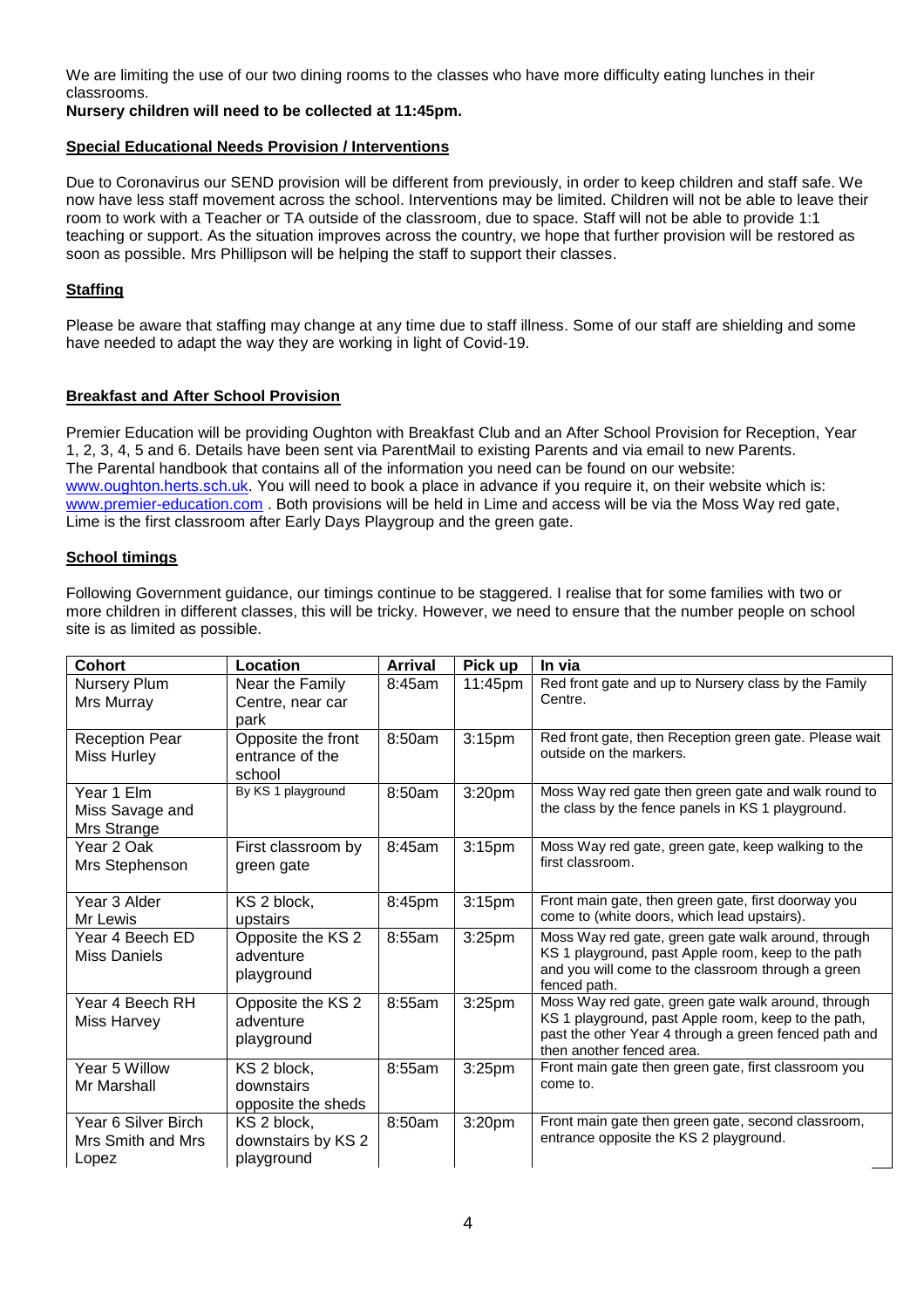See the individual map sent for each class showing you the site entrance and exit for each class. Each class and room is named after a tree on the school site.

## **Site Arrangements**

We have organised a one-way system around the site to reduce people passing as much as possible. The entry gates are: front red gate and green gate near Year 6 classes (by Kitchen) and Moss Way gate (by Early Days Playgroup). Please note - **the top red gate in KS 2 Playground, Redhill Road is exit only** for Year 1, 2, 3, 4, 5 and 6. **Please do not try to enter via this gate.** Some Parents dropping a few children off may have to take a longer route around the site. Please see the map given to show entry and exit. **No bikes or scooters are allowed to be ridden on site.** 

## **Please see the maps to see where you should enter and how you should leave the school site.**

## **Waiting and coming into the classroom**

When you locate your child's classroom, please wait for the door to open at the designated time. Please wait with a 2m distance from others. We have put markers where we can. If you can, please leave other children at home with an adult, although I know that this is not possible for all.

However, all children **must not** run around the site at all. They must stay with the Parent who is dropping them off at all times. They must not come into close contact with any other family. The school outside equipment must not be touched at all, this includes climbing frames, theatre area and reading area (near the rabbits). This includes at the end of the school day too, please ensure that your child is next to you walking through the site. We are asking Parents to not gather at entrance gates or doors. **Only one Parent is allowed to accompany children onto the site, to limit the number of people.**

Year 5 and 6 children may walk themselves to and from school if that is your wish. However, I am asking that all Year 5 Parents bring their child into and collect from school for the first few days at least; this allows the children to become accustomed to the lining up and format. We will then double check your permissions to walk home via ParentMail. Children who do walk to and from school must not walk in close contact of others. They are old enough to understand the 2m distance and although I understand that at times, they may forget, they must not deliberately break the social distancing guidelines. They must also adhere to the timings of arrival and keep to the markers. If your child does not adhere to these rules, you will be requested to bring them in. The safety of each child is vital.

Please prepare your child to come into school safely. You will need to ensure that they walk in calmly. Staff will support you in this if needed by talking to the children, however, we are not able to hold or cuddle a child. There will be an additional child friendly sheet for you to read to your child and hopefully, this will help reduce any anxieties they may have. We know that some children may struggle coming back into school.

On arrival, all children **must** wash their hands thoroughly before they sit down at an allocated desk or space. Their belongings will be kept at their tables. In Early Years, their coats will be on a peg.

## **No Parent is allowed in the classrooms.**

# **Layout**

Year 1 to Year 6 classroom tables will be set out following Government guidelines – with desks facing the front. Children will be sitting next to each other. Year 1 will be following elements of the Early Years curriculum, as well as the KS 1 curriculum. There will be child initiated learning opportunities. Both Early Years classrooms will be set out in the normal way for this age of children.

# **Bubbles / Areas**

Each year group will be in a 'bubble' and will be kept in these bubbles at lunchtime and breaktime. Each bubble will have their designated areas to play. This also means that Year 4 children will be able to work across the two classrooms; this ensures equal provision regarding support.

Early Years (Nursery and Reception) will also be in a 'bubble' so both classes can access the shared outside area equally, although not at the same time.

Please be aware that if there is a positive case of Coronavirus in a bubble, all children who have come into contact with that person will be impacted.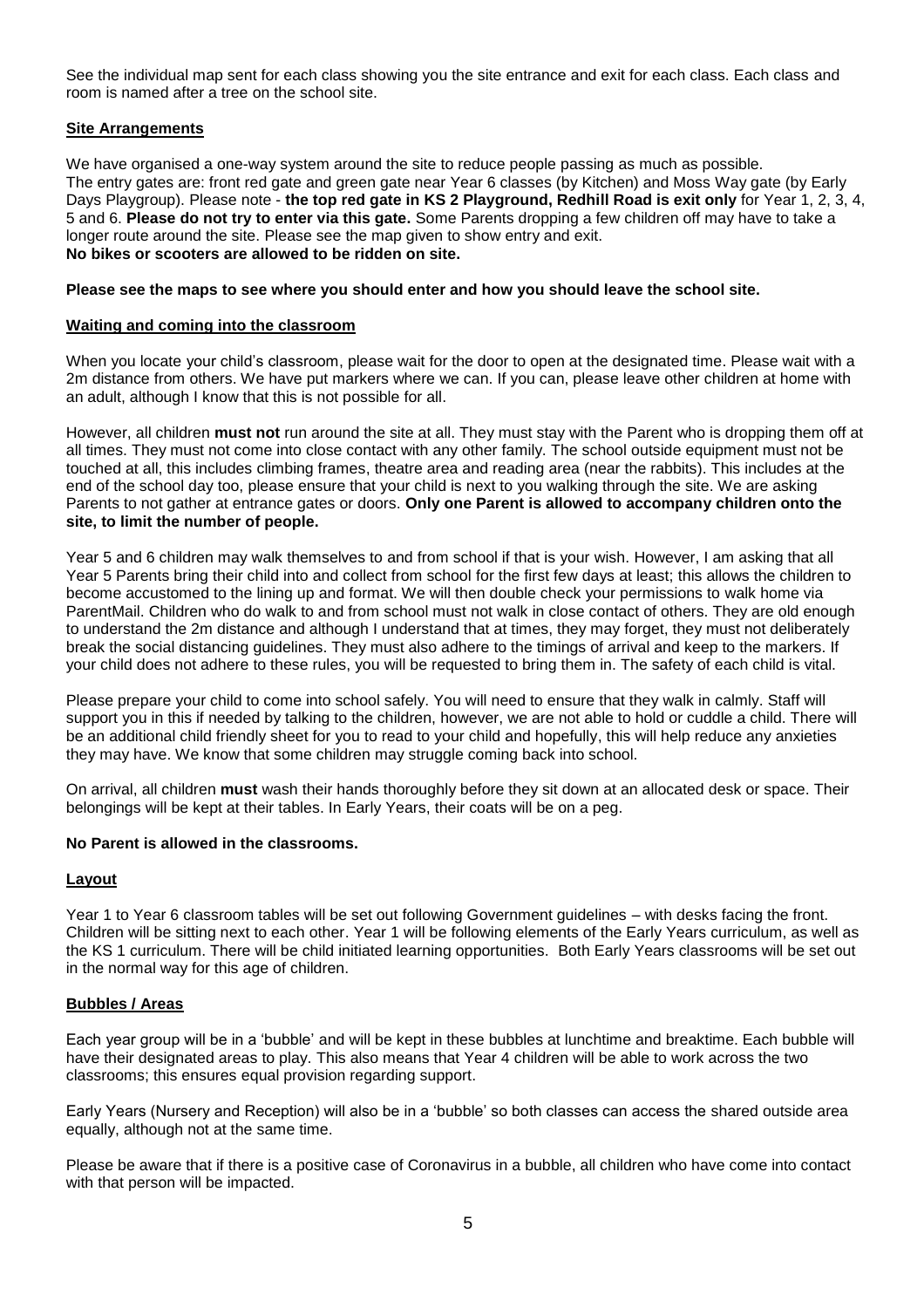We will not be mixing bubbles within school. Children may access shared rooms, such as the ICT room; however, equipment will be cleaned after use.

# **Assemblies**

We will not be having full school assemblies in the hall as normal. Assemblies still be whole school via Microsoft Teams, which is still very exciting for everyone! The children who were in school last term loved seeing the other classes on their screens. I love surprising the classes and ringing them on their interactive boards to congratulate a child. Awards Assemblies will be different and unfortunately, we cannot have Parents attend. However, we do ensure that you are fully aware if your child has been chosen for an award and certificates are sent via the post, this enables you to follow your safety measures at home.

## **Questions and Answers**

I have detailed the questions asked below which are relevant to you plus the Government guidance regarding any aspects.

# **Q What happens if there is a confirmed case of coronavirus in my child's school?**

A. Guidance of Full Opening: Schools updated 7<sup>th</sup> August 2020 states:

*Schools must take swift action when they become aware that someone who has attended has tested positive for coronavirus (COVID-19). Schools should contact the local health protection team. This team will also contact schools directly if they become aware that someone who has tested positive for coronavirus (COVID-19) attended the school – as identified by NHS Test and Trace. The health protection team will carry out a rapid risk assessment to confirm who has been in close contact with the person during the period that they were infectious, and ensure they are asked to self-isolate.*

*The health protection team will work with schools in this situation to guide them through the actions they need to take. Based on the advice from the health protection team, schools must send home those people who have been in close contact with the person who has tested positive, advising them to self-isolate for 14 days since they were last in close contact with that person when they were infectious. Close contact means:*

- *direct close contacts - face to face contact with an infected individual for any length of time, within 1 metre, including being coughed on, a face to face conversation, or unprotected physical contact (skin-to-skin)*
- *proximity contacts - extended close contact (within 1 to 2 metres for more than 15 minutes) with an infected individual*
- *travelling in a small vehicle, like a car, with an infected person*

*The health protection team will provide definitive advice on who must be sent home. To support them in doing so, we recommend schools keep a record of pupils and staff in each group, and any close contact that takes places between children and staff in different groups. This should be a proportionate recording process. Schools do not need to ask pupils to record everyone they have spent time with each day or ask staff to keep definitive records in a way that is overly burdensome.*

*Household members of those contacts who are sent home do not need to self-isolate themselves unless the child, young person or staff member who is self-isolating subsequently develops symptoms. If someone in a class or group that has been asked to self-isolate develops symptoms themselves within their 14-day isolation period they should follow 'stay at home: guidance for households with possible or confirmed coronavirus [\(COVID-19\)](https://www.gov.uk/government/publications/covid-19-stay-at-home-guidance) infection'. They should get a test, and:*

- *if the test delivers a negative result, they must remain in isolation for the remainder of the 14-day isolation period. This is because they could still develop the coronavirus (COVID-19) within the remaining days.*
- *if the test result is positive, they should inform their setting immediately, and should isolate for at least 10 days from the onset of their symptoms (which could mean the self-isolation ends before or after the original 14-day isolation period). Their household should self-isolate for at least 14 days from when the symptomatic person first had symptoms, following 'stay at home: guidance for households with possible or confirmed [coronavirus](https://www.gov.uk/government/publications/covid-19-stay-at-home-guidance) [\(COVID-19\)](https://www.gov.uk/government/publications/covid-19-stay-at-home-guidance) infection'*

We will be following these guidelines fully and enforcing all recommendations from the local health protection team. We will be working closely with Parents and we will, of course, need your support. You will need to follow all of the guidelines and keep in close contact with us.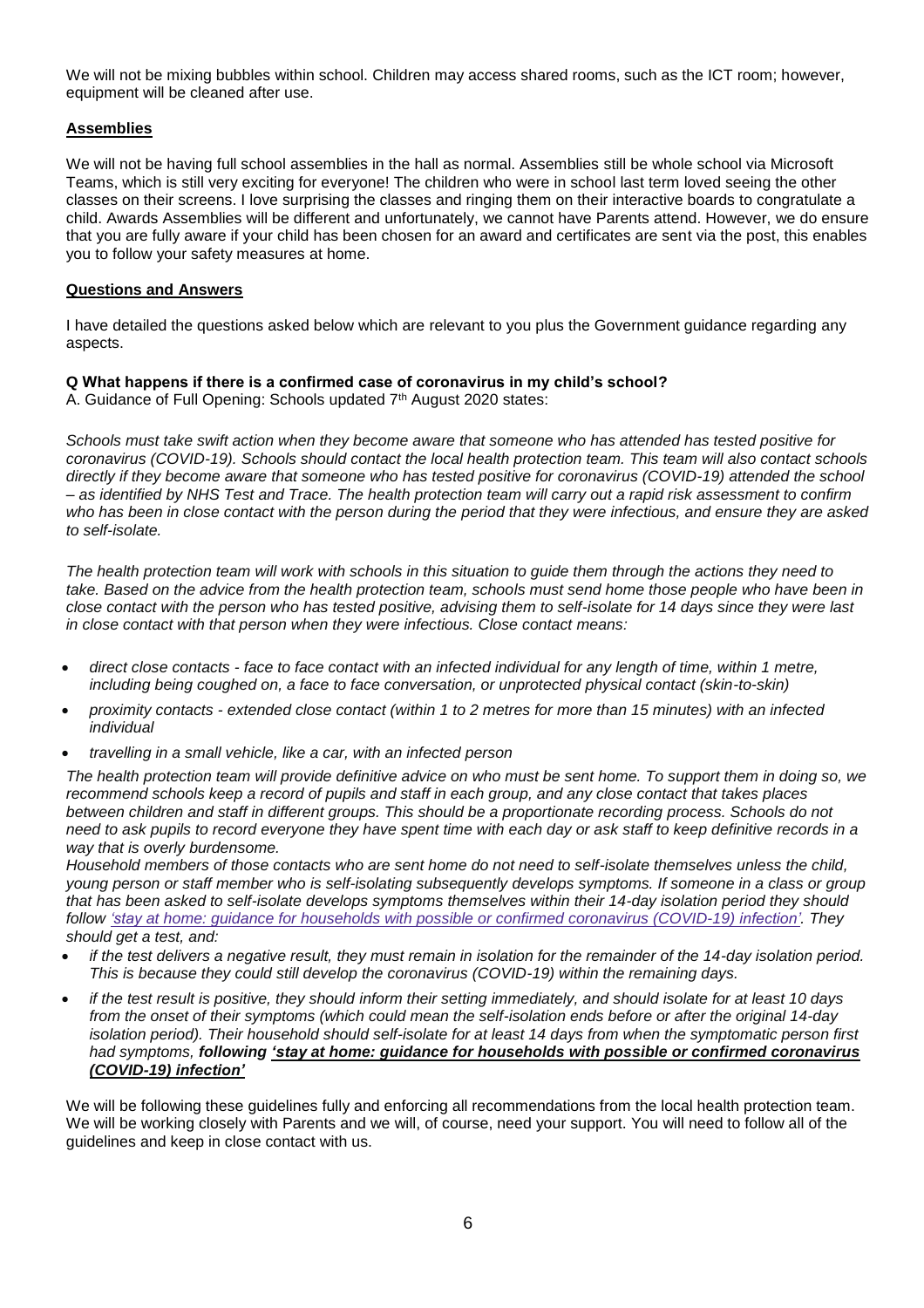# **Q Does my child have to attend school in September?**

A Yes if your child is over the legal school age of 5. Normal rules regarding education are back in force. We will follow the same procedures regarding attendance.

# **Q What cleaning measures are in place?**

A Every child will be asked to wash their hands on entry to every classroom. Staff use hand sanitiser on entry to the school site and throughout the site. Children will be taught the importance of handwashing throughout the day and will be washing their hands at regular intervals.

Throughout the day, staff will be cleaning shared items, using a checklist such as door handles, toilet doors, taps, sinks, toilet handles, light switches, hand rails, any shared equipment ie play equipment – any element which are shared by children or staff. Tables will be cleaned but remember they are only used by the same two children within the bubble. In Early Years, tables will be cleaned before another child moves to the area. We will also be ventilating the rooms well. We have removed items from classes. Any ICT equipment used will be limited to one person use only then cleaned. Rooms will be thoroughly cleaned at the end of the school day by our team of cleaners. The cleaners will be using a diluted bleach solution.

## **Q Will my child be 100% safe from catching Coranavirus in school?**

A No I cannot guarantee this at all. We cannot be 100% safe and I need to be clear and honest to all Parents - we are working with children, who, as you are all aware, are unable to keep a 2m distance. However, we will remind them and do our best to keep a distance.

Guidance of Full Opening: Schools updated 7<sup>th</sup> August 2020 states:

*Ideally, adults should maintain 2 metre distance from each other, and from children. We know that this is not always possible, particularly when working with younger children, but if adults can do this when circumstances allow that will help. In particular, they should avoid close face to face contact and minimise time spent within 1 metre of anyone. Similarly, it will not be possible when working with many pupils who have complex needs or who need close contact care. These pupils' educational and care support should be provided as normal.*

*For children old enough, they should also be supported to maintain distance and not touch staff and their peers where possible. This will not be possible for the youngest children and some children with complex needs and it is not feasible in some schools where space does not allow. Schools doing this where they can, and even doing this some of the time, will help.*

*When staff or children cannot maintain distancing, particularly with younger children in primary schools, the risk can also be reduced by keeping pupils in the smaller, class-sized groups.* 

We will endeavour to follow this advice. The Government stated in their earlier guidance Coronavirus (Covid-19): Implementing protective measures in education and childcare settings 11 May 2020 that "**early years and primary age children cannot be expected to remain 2 metres apart from each other and staff."** 

We will encourage safe distances, however, the younger children in Nursery, Reception, Year 1, 2 and even KS 2 cannot be expected to fully understand these restraints. Young children will get close to adults; this is part of human nature and they will also stand close to the other children in their groups as they learn and play during the school day. They are still developing their social skills and interaction is key at this phase in education. We will not be putting children in small squares. We will not be enforcing Early Years children to sit at desks apart from others. This is not how the Early Years setting works at Oughton. We will also be taking our learning outside when we can. The Teachers have been working hard since the first official return on  $1<sup>st</sup>$  June to adapt their teaching to changing times. However, we **will** be reminding them of the safe distances and we **will** teach them about hygiene, as I am sure you are too. We **will** be frequently hand washing, regularly cleaning the setting and **will** minimise contact and the mixing of groups. We **will** be working to minimise risk as much as is possible given our circumstances for children, Parents and staff.

#### **Q. What do the classroom look like?**

A. Different to when the children left, yet with some aspects the same. The classes will now have furniture to cater for a whole class. They have been deep cleaned over the Summer holiday. In Year 1 to 6, tables have been faced forwards, all facing the same way. The displays are as they were, with some parts taken down to allow access. However, the classes will still look familiar – colourful, organised and still engaging. Year 1 will have some work stations in order to follow aspects of the Early Years curriculum.

In Early Years, there are still workstations with space in between so the children can produce creative pieces of work. However, children in Early Years do not sit at desks; this is not how our Early Years setting works. Some furniture and toys have been removed. We have put some equipment away from outside, as a lot of it cannot be cleaned each day.